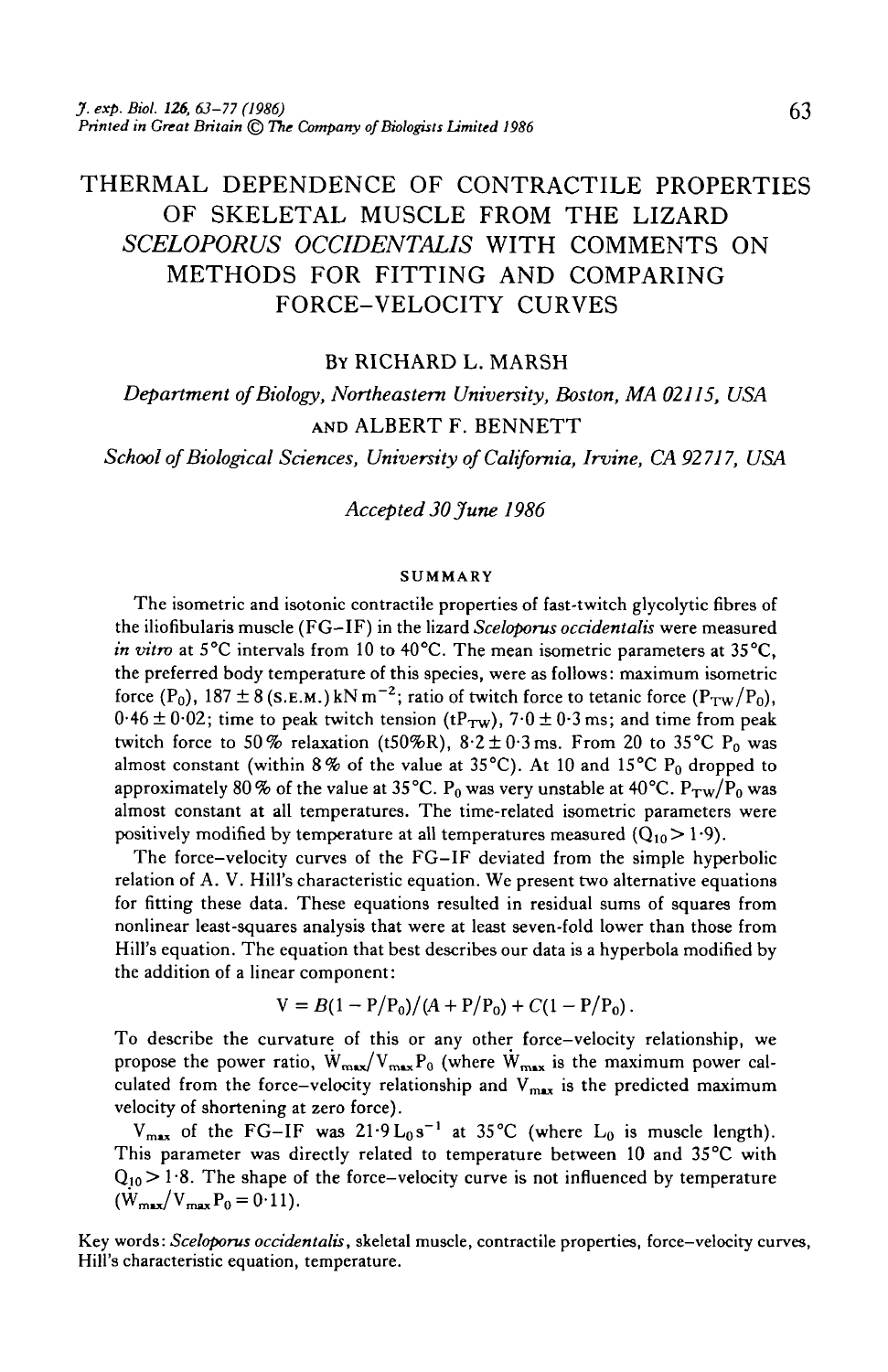#### **INTRODUCTION**

Temperature has profound effects on the time-dependent contractile properties of skeletal muscle (Bennett, 1984, 1985). Thus, the organismal performance of ectothermic animals is also expected to be greatly influenced by body temperature, and it has been assumed that this influence has been one of the evolutionary forces resulting in accurate behavioural thermoregulation by these animals (Dawson, 1975). Contrary to simple predictions, recent studies have found that the burst running performance of lizards may show a rather low thermal dependence over a broad range of body temperatures (Bennett, 1980; Christian & Tracy, 1981; Hertz, Huey & Nevo, 1982, 1983; Marsh & Bennett, 1985, 1986). Studies of the isolated muscles from these animals have not revealed any exceptional properties that would explain the low temperature dependence of the behavioural measures (Putnam & Bennett, 1982; Marsh & Bennett, 1985). However, Marsh & Bennett (1985), working with the iguanid lizard *Dipsosaurus dorsalis,* did suggest that the lower limit of the zone of low thermal dependence may be determined by temperature effects on the twitch properties of the muscles. The present study was undertaken to test this hypothesis by examining the thermal effects on contractile properties of fastglycolytic fibres from another species of small iguanid, *Sceloporus occidentals.* These measurements were performed in conjunction with a study on the effects of temperature on running performance of the same species (Marsh & Bennett, 1986).

As in our previous study on the fast-glycolytic fibres of *Dipsosaurus*, we found that the simple hyperbolic equation of Hill (the 'characteristic equation'; Hill, 1938) did not adequately describe our data on isotonic contractile properties of these fibres from *Sceloporus.* Numerous other researchers have also found deviations from the hyperbolic relationship of Hill (Ritchie & Wilkie, 1958; Allen & Stainsby, 1973; Close & Luff, 1974; Cecchi, Colomo & Lombardi, 1978; Edman, Mulieri & Scubon-Mulieri, 1976; Lannergren, 1978; Rome, 1983). These investigations suggest that most vertebrate fast-twitch fibres display nonhyperbolic force—velocity curves, particularly at very high and very low relative forces. Because comparative studies depend on accurate descriptions of the data, we present here more fully the rationale and procedures for arriving at equations to describe our data and for comparing the shapes of the fitted curves.

# **MATERIALS AND METHODS** *Animals*

Adult *Sceloporus occidentalis* of both sexes were collected in Orange County, CA, under a California scientific collector's permit to AFB and maintained in the laboratory for less than 1 week before use. Prior to the experiments they were maintained in cages allowing behavioural thermoregulation and fed crickets and mealworms *ad libitum.* Animals were collected from July to October and had a mean body mass of  $13.7 \pm 1.0$ g and snout-vent length of  $70.0 \pm 1.3$  mm (mean  $\pm$  s.e.m.,  $N = 14$ ).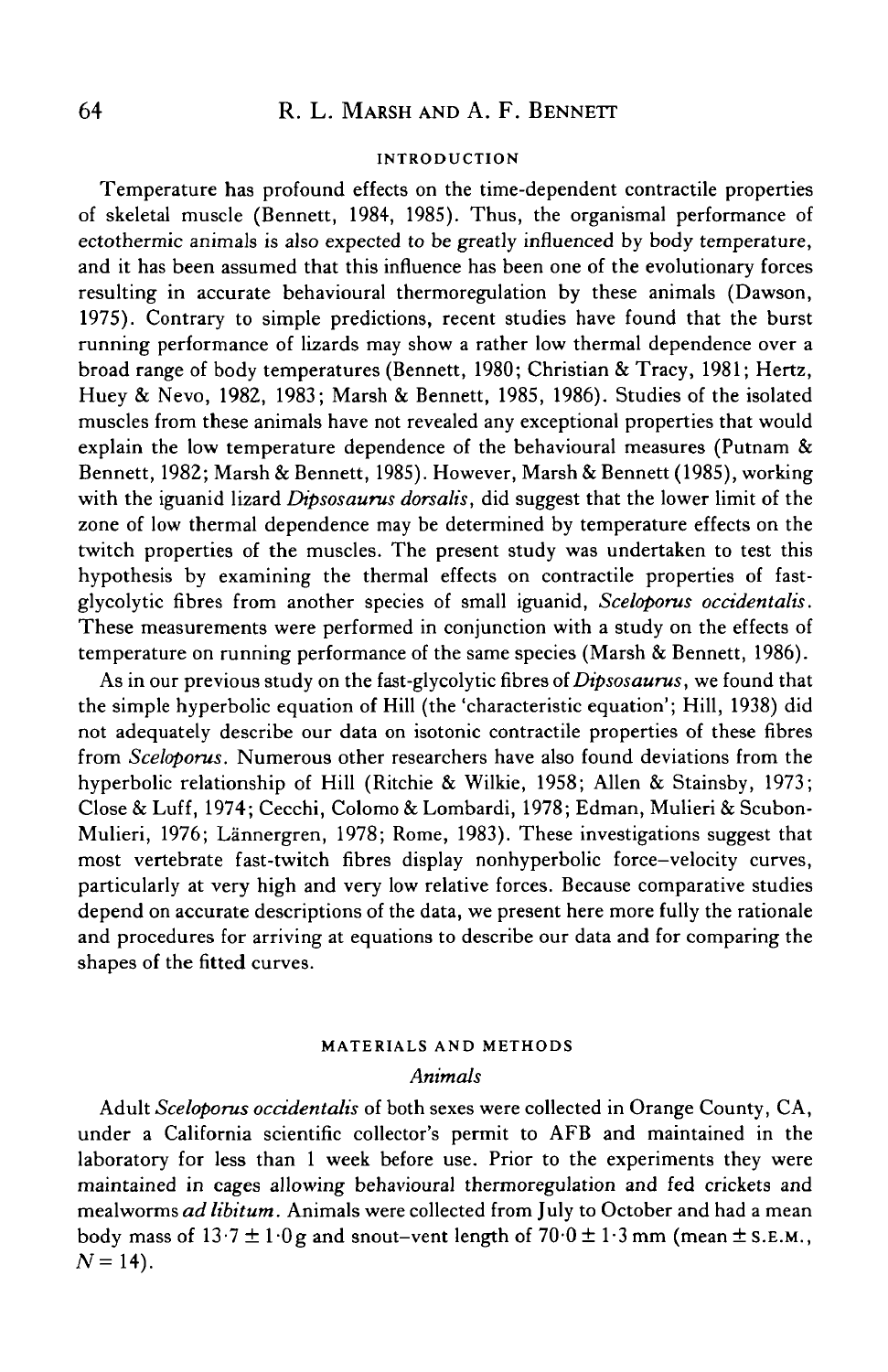## *Contractile properties*

Contractile properties of the fast-glycolytic (white) region of the iliofibularis (FG-IF) muscle were measured with methods very similar to those described in detail in Marsh & Bennett (1985). In 5. *occidentalis* the IF muscle of most animals does not have such visually distinct red and white regions as are found in *Dipsosaurus dorsalis* (Gleeson, Putnam & Bennett, 1980). Nevertheless, in preliminary experiments with intact muscles, we identified significant numbers of tonic fibres by a slow decline in force after isometric contractions and the presence of a contracture response to acetylcholine. For all preparations reported here, we split the muscle and used the superficial portion, as was done previously for *Dipsosaurus* (Marsh & Bennett, 1985). The resulting preparations were composed almost exclusively of FG fibres and were free of any detectable tonic fibres, as judged by the application of acetylcholine. The fibre bundles were arranged in a thermostatted bath of Ringer solution (in mmol  $1^{-1}$ : NaCl, 145; KCl, 4; imidazole, 20; CaCl<sub>2</sub>, 2.5; glucose, 11) saturated with  $100\%$  oxygen. The pelvis was tied to a rigid stainless-steel rod and the distal end of the muscle attached *via* a light silver chain to the transducer arm of a Cambridge Technology Model 300-H servo-controlled ergometer. Force, position and velocity outputs from the ergometer were monitored with a Tektronix Model 5111 storage oscilloscope.

Muscles were stimulated *via* parallel platinum plate electrodes with 0'2-ms pulses produced by a Grass S-44 stimulator and amplified with a d.c.-coupled power amplifier. Stimulus frequency during tetanic contractions varied from 50 Hz at 10°C to 400 Hz at 40°C. In all cases, muscles were first placed in the chamber at 35 °C and stimulus voltage and length were adjusted to give maximal force during isometric tetanic contractions. The maximum isometric force during tetanic contractions  $(P_0)$ tended to increase following the placement of the muscles in the bath, presumably due to recovery from the dissection procedure. Muscles were initially held at 35°C and contractions were recorded approximately every 15 min until no increase in  $P_0$ was noted between subsequent contractions. After twitch and tetanic contractions had been measured at 35°C, the temperature was switched to the experimental temperature and a series of both isometric and after-loaded isotonic tetanic contractions were recorded. Following this series of measurements, most preparations were switched to a second experimental temperature and another series of contractions recorded.  $P_0$  was recorded before, in the middle of, and after each series of 8–12 isotonic contractions. The force during the isotonic contractions is reported as a fraction of  $P_0$ , assuming that the change in force was linear between isometric contractions. The twitch parameters reported are for twitches potentiated by a previous tetanus.

Following the contractile measurements, the muscle length  $(L_0)$  was measured in place. The muscle was then removed, damaged fibres were dissected away from the intact fibre bundle, the pelvis and distal tendon were removed, and the remaining bundle of fibres was blotted and weighed. The bundles had a mean mass of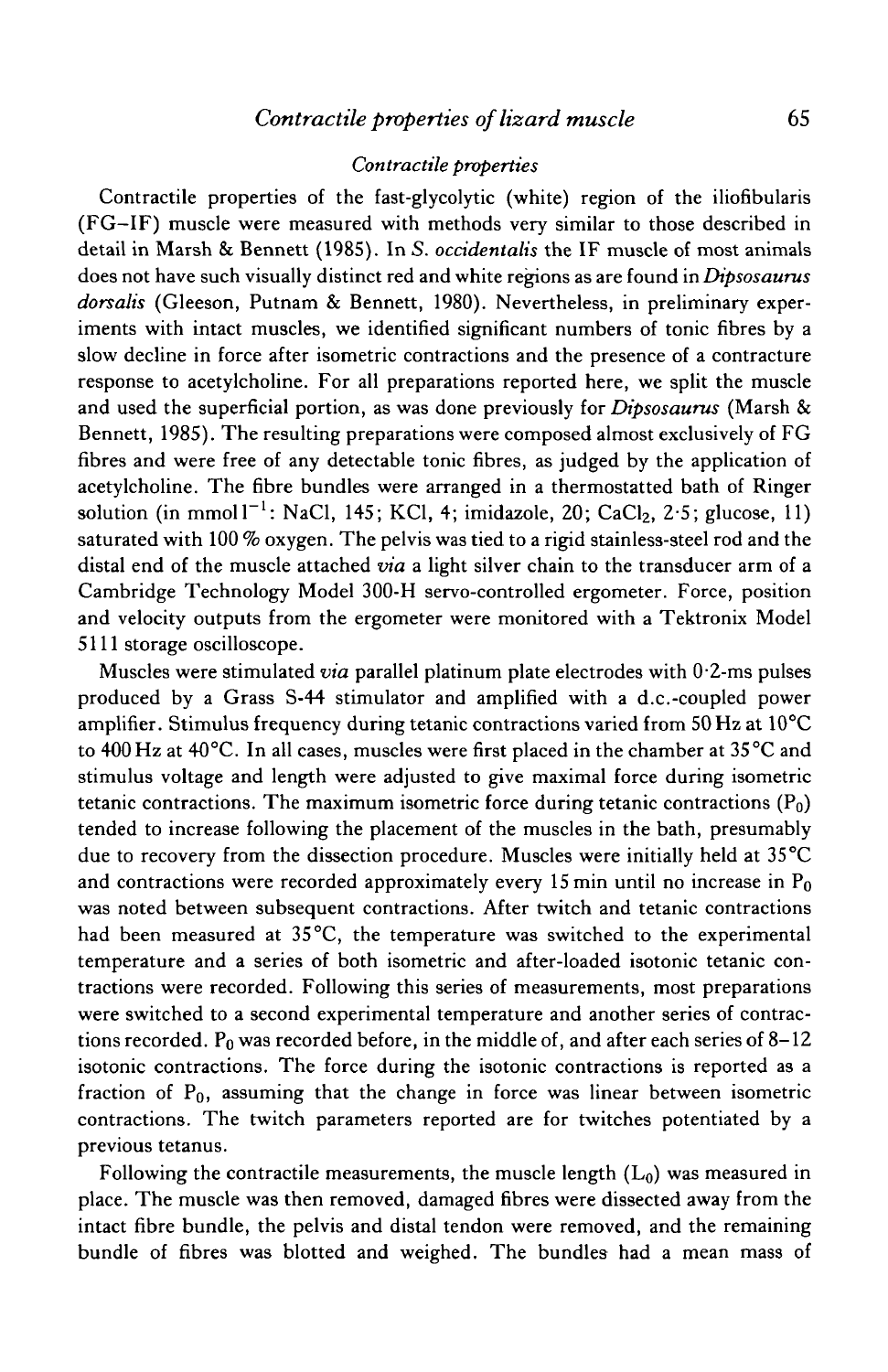$16.8 \pm 1.4$  mg and a length of  $14.0 \pm 0.3$  mm (N = 14). The cross-sectional area of each bundle was calculated by dividing the mass of the muscle by the muscle length.

#### *Curve-fitting and statistics*

One common strategy in dealing with deviations from Hill's characteristic equation has been to continue to use the equation but to ignore, or not report, a portion of the data at high levels of force (e.g. Lannergren, 1978; Fitts *et al.* 1980; Spector *et al.* 1980; Rome, 1983). The reason for retaining Hill's equation in these cases (although this reason is not often explicitly stated) appears to be a desire to use the fitted constants to compare different muscles. However, this potential benefit is obviated if significant parts of the data are not described well by the fitted curve. Modifying the curve by including  $P_0$  as a fitted value (Edman *et al.* 1976) does not correct this situation because the constants from this modified equation cannot be compared meaningfully to those from Hill's equation, in which  $P_0$  is the measured value. Recent theoretical discussions of the contractile process have become increasingly complex and no clear consensus has emerged in favour of any particular force-velocity equation (e.g. Hill, Eisenberg, Chen & Podolsky, 1975; Morel, 1978; Wood & Mann, 1981; Eisenberg & Hill, 1985). As a result, investigators are left in the uncomfortable situation of choosing from among an almost infinite number of multi-parameter equations, all of which could describe their data (Riggs, 1970). However, the law of parsimony dictates that the number of constants be kept to the minimum necessary to describe the data. We tried a number of alternative equations to describe our data, including the equations of Hill (1938), Polissar (1952), Close & Luff (1974) and Morel (1978). All three constants in Polissar's equation were found to be highly correlated when nonlinear least-squares procedures were applied. Consequently, the equation was difficult to fit accurately and will not be considered further. The six-parameter equation of Close & Luff was found to contain a number of redundant constants, as judged by the correlation matrix resulting from the nonlinear procedures. By reducing the number of constants we arrived at equation 1 below. We would like to note in particular that we rejected the use of a hyperbola, in which  $P_0$  is a fitted value, such as has been suggested by Edman et al. (1976). The use of this modification of Hill's equation necessitates a rather arbitrary truncation of the data and results in an equation which extrapolates to zero velocity at very high levels of force.

Two three-parameter equations accurately describe our data on lizard muscle and will be compared below with each other and with the equations of Hill (1938) and Morel (1978). The first of these is the exponential—linear equation (EXP—LIN) which we used in a previous study (Marsh & Bennett, 1985):

$$
V = \alpha e^{-\beta P/P_0} + \gamma (1 - P/P_0), \qquad (1)
$$

where V is velocity of shortening in  $L_0s^{-1}$ ,  $P/P_0$  is force as a fraction of maximum isometric force,  $\alpha$  and  $\gamma$  are constants with dimensions of velocity and  $\beta$  is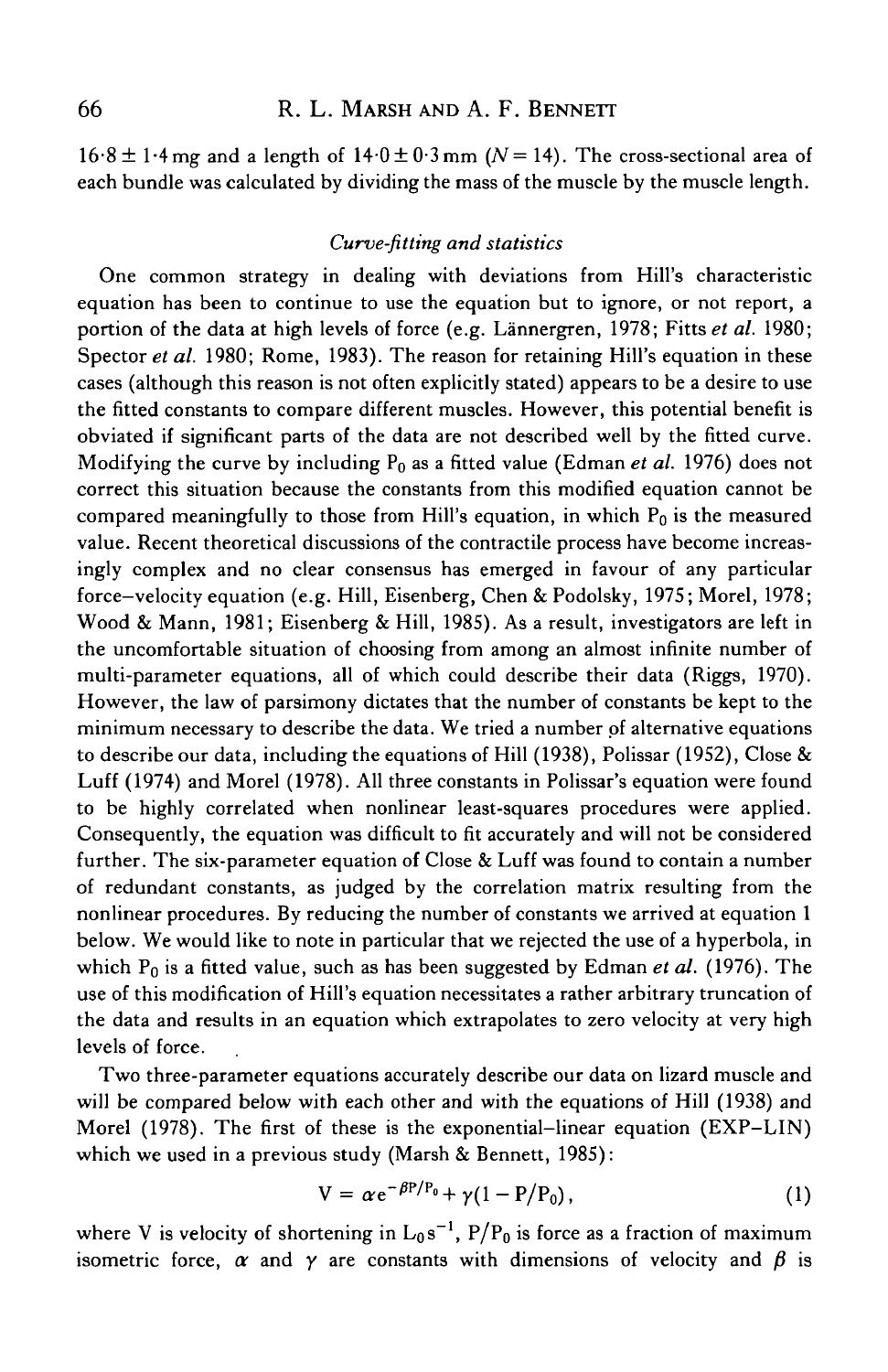a dimensionless constant. The second equation is a hyperbolic-linear equation (HYP-LIN):

$$
V = \frac{B(1 - P/P_0)}{A + P/P_0} + C(1 - P/P_0),
$$
 (2)

where V and  $P/P_0$  are as above, *B* and *C* have dimensions of velocity, and *A* is dimensionless.

To compare the fit of alternative equations, we employed iterative, nonlinear curve-fitting procedures. These techniques are necessary because all the equations used are intrinsically nonlinear (Draper & Smith, 1981). It is worthwhile emphasizing that the correct application of Hill's equation also requires an iterative procedure to arrive at a statistically valid fit to the data. Commonly, force-velocity data have been linearized by plotting  $(P_0-P)/V$  *versus* P and the constants of Hill's equation derived from this plot (e.g. Lännergren, 1978; Fitts *et al.* 1980; Rome, 1983). Statistical procedures cannot be validly applied to these transformed data because the y-variable contains elements of the x-variable. Iterative procedures avoid these problems by calculating a least-squares regression on the untransformed data. Other authors have applied iterative methods to fit their data to Hill's equation (Edman *et al.* 1976; Binkhorst, Hoofd & Vissers, 1977; Cecchi *et al.* 1978; van Mastrigt, 1980).

We employed the iterative, nonlinear curve-fitting program NLLSQ, which is an adaptation of the Marquardt method developed for use on the Apple II series microcomputers and available from CET Research Group, Ltd, Norman, OK. For a general discussion of nonlinear methods see Kennedy & Gentle (1980) and Draper & Smith (1981). A disadvantage of nonlinear methods is the lack of a well-developed body of statistical theory such as that found for linear models. However, the programs available do generate estimates of the standard errors of the parameters. These estimates and the parameter correlation matrix can be used along with plots of the residuals as guides to the adequacy of the models used (Draper & Smith, 1981).

In describing the force—velocity data in the present study, we have applied the curve-fitting procedure to the data on individual muscles and then arrived at average parameter values by taking the mean of values determined from the individual muscles. This procedure is appropriate because it correctly reflects the degree of variability among muscles from different animals. For an individual muscle, all of the data points can be described with very little error, given an appropriate equation (see below).

Simple F-tests are not valid for testing the significance of differences between alternative models fitted by nonlinear least squares to a single data set. Consequently, we have compared the equations discussed above by testing whether a significant difference exists between the residual mean squares resulting from fitting a series of curves. The residual mean squares were calculated as the residual sums of squares divided by the degrees of freedom, where the degrees of freedom in each case are determined by the number of data points minus the number of constants in the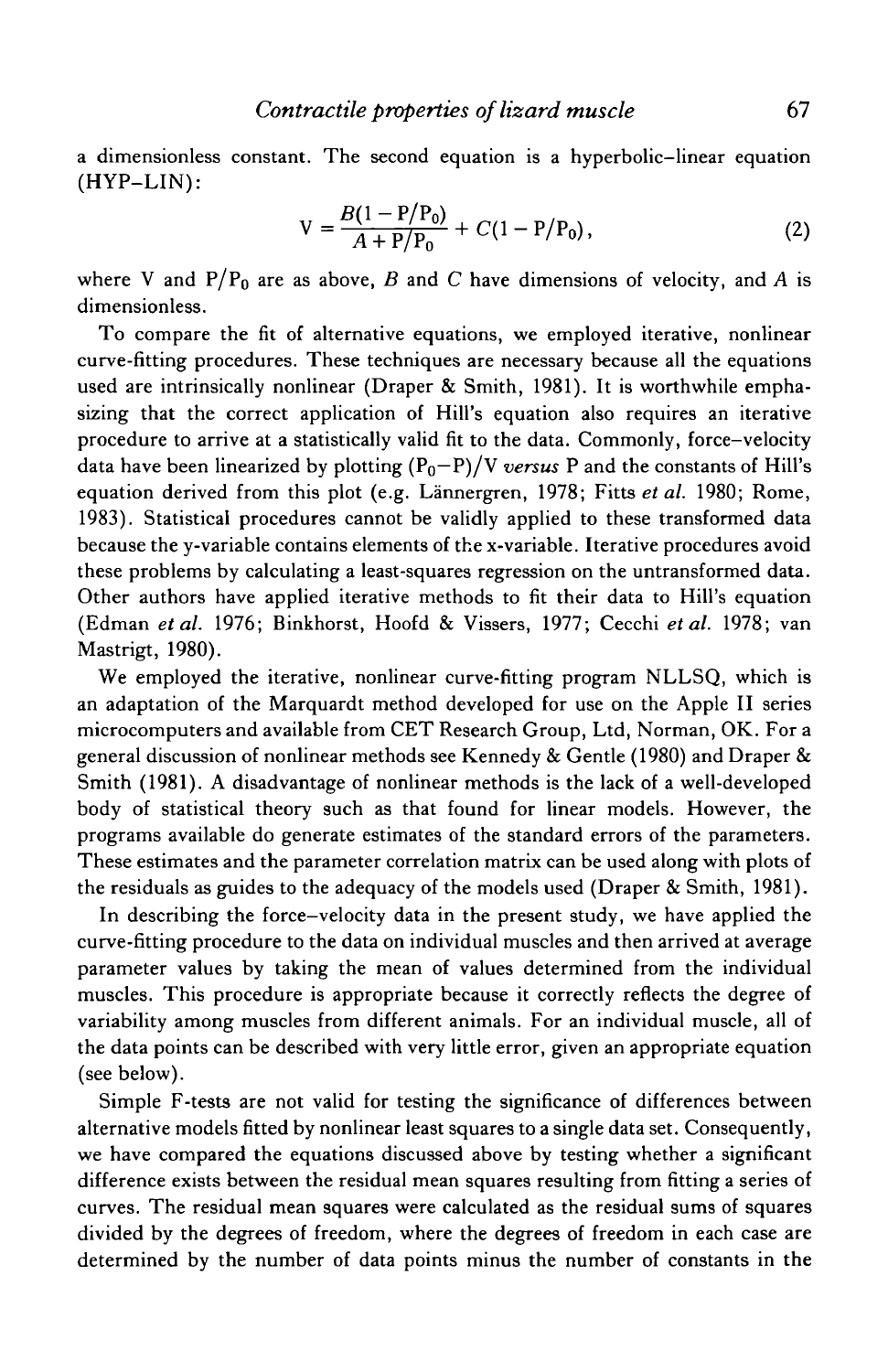model. After calculating the residual mean squares, we applied both paired  $t$ -tests and sign tests to determine significant differences.

All means are presented  $\pm 1$  S.E.M.

#### RESULTS

## *Isometric contractile properties*

The thermal dependence of isometric contractile properties is reported in Table 1. All preparations of the FG—IF were first equilibrated at 35°C. The mean maximum isometric tetanic tension (P<sub>0</sub>) at this temperature was 187 $\cdot$ 6  $\pm$  8 $\cdot$ 4 kN m $^{-2}$ . When the temperature was increased to 40°C, the isometric tension was not stable in most cases. The values in Table 1 for this temperature are for two preparations that remained viable long enough for measurements to be made. After approximately 15 min at 40°C P<sub>0</sub> had dropped to 72% of the value at 35°C (Table 1), and subsequently continued to decline rapidly. At all other temperatures  $P_0$  was stable (within 10%) after a short period of equilibration at the new temperature. At temperatures of 30 °C and below the measured  $P_0$  values showed significant variation (analysis of variance, ANOVA,  $F = 4.25$ ,  $P < 0.025$ ). Application of the T-method for multiple comparisons (Sokal & Rohlf, 1981) indicated that for pairwise comparisons only the values at 15 and 30°C were significantly different (MSD =  $0.24$ ,  $P = 0.05$ ). The twitch to tetanic tension ratios ranged from 0.42 to 0.52 and were not significantly different at the various temperatures (ANOVA,  $F = 0.34$ ,  $P > 0.75$ ).

The time-related parameters of twitch contractions were affected by temperature throughout the range of temperatures studied (Table 1). Both the time from onset to peak tension (tP<sub>TW</sub>) and the 50% relaxation time (t50%R) showed a similar thermal dependence (Fig. 1). The  $Q_{10}$  values for the temperature range from 10 to 25 °C were

| $T_M$ (°C) | $P_0/P_{0.35C}$ | $P_{TW}/P_0$    | $tP_{TW}(ms)$    | $t50\%R$ (ms)    | N  |  |
|------------|-----------------|-----------------|------------------|------------------|----|--|
| 40         | 0.72            | 0.52            | 5.53             | 5.58             | 2  |  |
| 35         | $1-0$           | $0.46 \pm 0.02$ | $6.99 \pm 0.30$  | $8.17 \pm 0.33$  | 13 |  |
| 30         | $1.02 \pm 0.04$ | $0.42 \pm 0.07$ | $10.00 \pm 0.54$ | $11.50 \pm 0.79$ | 4  |  |
| 25         | $0.98 \pm 0.02$ | $0.46 \pm 0.04$ | $13.25 \pm 1.20$ | $15.38 \pm 1.14$ | 4  |  |
| 20         | $0.92 \pm 0.43$ | $0.47 \pm 0.03$ | $21.50 \pm 3.97$ | $29.13 \pm 4.60$ | Δ  |  |
| 15         | $0.76 \pm 0.10$ | $0.52 \pm 0.05$ | $35.25 \pm 1.89$ | $41.50 \pm 2.87$ |    |  |
| 10         | $0.79 \pm 0.04$ | $0.49 \pm 0.12$ | $52.50 \pm 5.74$ | $72.00 \pm 6.93$ |    |  |
|            |                 |                 |                  |                  |    |  |

Table 1. *Isometric contractile properties of the fast-twitch glycolytic region of the iliofibularis muscle of* Sceloporus occidentalis

 $T_M$ , muscle temperature.

 $P_0/P_{0.35C}$ , maximal isometric tension in a tetanic contraction expressed as a fraction of the maximal isometric tension in the same muscle preparations at 35°C. Absolute tension at 35 °C was  $187.6 \pm 8.4 \text{ kN m}^{-2}$ .

 $P_{TW}/P_0$ , ratio of twitch to tetanic tension.

 $tP_{TW}$ , time from onset to peak tension in a twitch.

t50%R, time from the peak tension in a twitch to 50% relaxation.

*N,* sample size.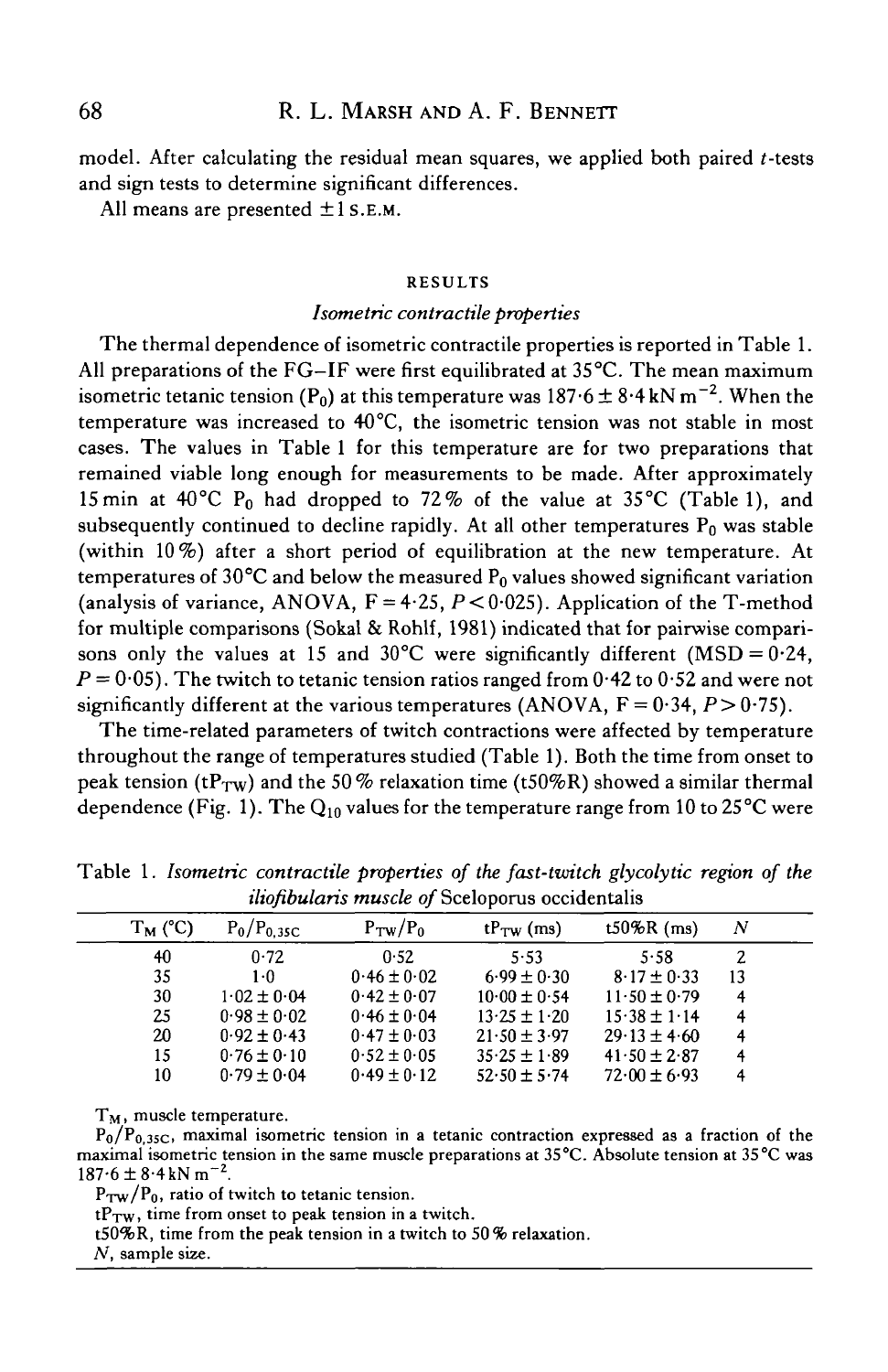

Fig. 1. Relationship between the time-related parameters of twitch contractions  $[tP_{TW},$ time from onset to peak tension in a twitch  $(•)$ ; t50%R, time from peak tension in a twitch to 50 % relaxation  $(\triangle)$  and temperature of the fast-twitch glycolytic region of the iliofibularis muscle of the lizard *Sceloporus occidentals.* Vertical scale is logarithmic.

2.5 and 2.8 for  $1/tP_{TW}$  and  $1/t50\%R$ , respectively; from 25 to 35 °C these values were 1-89 and 1-88, respectively.

## *Isotonic contractile properties*

As described in Materials and Methods, we used nonlinear curve-fitting procedures to describe the force-velocity data and compare the fit of several equations. The use of either equation 1 or 2 resulted in a dramatic reduction of the residual sums of squares (RSS) in comparison with Hill's equation (Table 2). Adding the RSS from fitting all 24 curves at six temperatures gave values of 25.6, 5.57, 3.59 and 3.11 for Hill's equation, Morel's equation, equation 1 and equation 2, respectively. The superiority of the fit of the alternative equations when compared to Hill's equation can be seen in Fig. 2, which shows data from one of the muscles measured at  $35^{\circ}$ C. Using paired *t*-tests or sign tests (see Materials and Methods), the residual mean squares for equations 1 and 2 were found to be significantly less than those for the equations of Hill or Morel  $(P < 0.01)$ . Equations 1 and 2 were not found to be significantly different on this basis.

Two considerations led us to favour equation 2 (HYP-LIN) over equation 1 (EXP—LIN) for describing the data in the present study. First, its use resulted in an average 15 % reduction in the residual sums of squares when compared to equation 1. Second, equation 2 predicts a more consistent  $V_{max}$  in the absence of data at very low forces. We compared the prediction of  $V_{\text{max}}$  using all the data collected with the prediction of this parameter when the data at forces below  $0.04P_0$  were excluded from the statistical analysis. In every case, excluding the data at low forces resulted in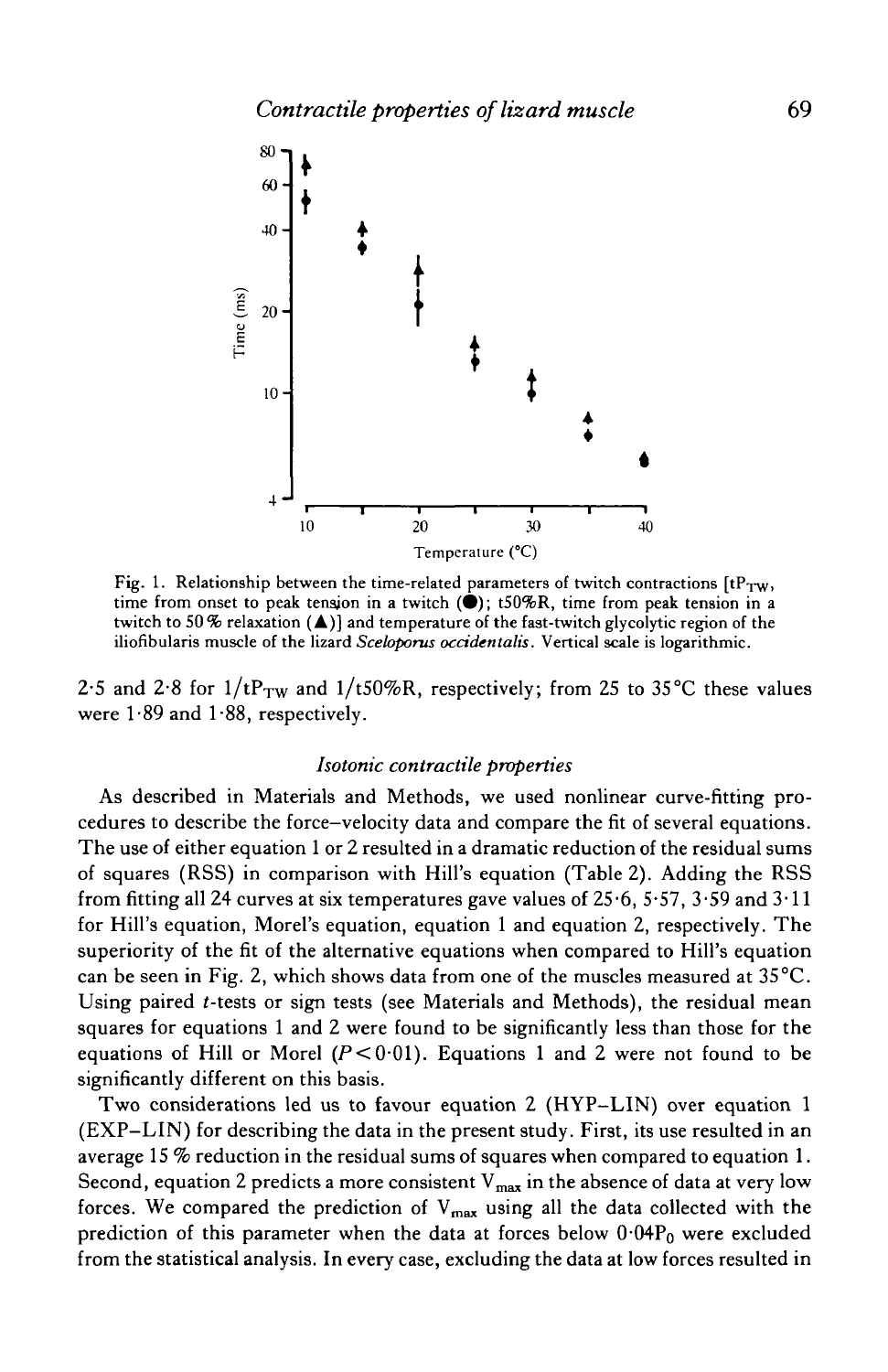equation 1 predicting a lower  $V_{\text{max}}$  than the same equation applied to all of the data. The average difference in this case was  $5.4\%$  and was statistically significant (paired *t*-test,  $N = 22$ ,  $t = 7.30$ ,  $P < 0.001$ ). In contrast, equation 2 predicted nearly the same  $V_{\text{max}}$  with or without the data collected at forces below 0.04P<sub>0</sub>; the average difference was 1.3% and was not statistically significant (paired t-test,  $N = 22$ ,  $t = 0.88, P > 0.5$ . Therefore, it appears that equation 2 more accurately predicts the shape of the present data set at low forces, a point of particular significance in estimating the maximal velocity of shortening  $(V<sub>max</sub>)$ .

The force—velocity curves of the FG—IF were influenced by temperature throughout the range of temperatures studied. Fig. 3 shows representative data obtained at three temperatures. The mean constants from equation 2 for each temperature are given in Table 3 along with the derived parameters. Except for minor variations, which are probably due to sampling errors, the predicted maximal  $V_{\text{max}}$  has a

|            | Muscle                  |                                            | Residual sums of squares |                      |                   |        |  |
|------------|-------------------------|--------------------------------------------|--------------------------|----------------------|-------------------|--------|--|
| $T_M$ (°C) | no.                     | $\cal N$                                   | EXP-LIN <sup>*</sup>     | HYP-LIN <sup>+</sup> | Hill <sub>1</sub> | Morel§ |  |
| 35         | 13                      | 9                                          | 0.294                    | 0.211                | 2.270             | 0.591  |  |
|            | $\boldsymbol{2}$        | 8                                          | 0.195                    | 0.212                | 2.617             | 0.292  |  |
|            | 8                       | $\begin{array}{c} 8 \\ 8 \end{array}$      | 0.211                    | 0.201                | 2.585             | 0.424  |  |
|            | 4                       |                                            | 0.507                    | 0.436                | 3.873             | 0.664  |  |
| 30         | 6                       | 8                                          | 0.106                    | 0.066                | 1.204             | 0.234  |  |
|            | $\overline{7}$          |                                            | 0.900                    | 1.021                | 1.690             | 0.801  |  |
|            | 9                       | $\begin{array}{c} 8 \\ 8 \\ 8 \end{array}$ | 0.064                    | 0.026                | 2.585             | 0.238  |  |
|            | 8                       |                                            | 0.289                    | 0.175                | 1.616             | 0.379  |  |
| 25         | 4                       | 8                                          | 0.113                    | 0.063                | 1.155             | 0.196  |  |
|            | 3                       |                                            | 0.174                    | 0.284                | 0.984             | 0.260  |  |
|            | $\mathbf{1}$            | $\begin{array}{c} 8 \\ 8 \\ 8 \end{array}$ | 0.080                    | 0.041                | 0.538             | 0.203  |  |
|            | $\overline{c}$          |                                            | 0.054                    | 0.057                | $1 - 133$         | 0.167  |  |
| 20         | 12                      | 8                                          | 0.073                    | 0.053                | 0.609             | 0.110  |  |
|            | 9                       |                                            | 0.239                    | 0.093                | 0.686             | 0.363  |  |
|            | 10                      | 9<br>8                                     | 0.038                    | 0.009                | 0.653             | 0.126  |  |
|            | 6                       | 8                                          | 0.037                    | 0.017                | 0.229             | 0.104  |  |
| 15         | $\mathbf{1}$            | 6                                          | 0.008                    | 0.005                | 0.019             | 0.047  |  |
|            | 11                      | $\begin{array}{c} 8 \\ 8 \end{array}$      | 0.050                    | 0.034                | 0.205             | 0.044  |  |
|            | 5                       |                                            | 0.017                    | 0.005                | 0.268             | 0.057  |  |
|            | 10                      | 8                                          | 0.055                    | 0.008                | 0.366             | 0.106  |  |
| 10         | 5                       | $\begin{array}{c} 8 \\ 8 \end{array}$      | 0.005                    | 0.011                | 0.092             | 0.007  |  |
|            | 12                      |                                            | 0.020                    | 0.029                | 0.132             | 0.047  |  |
|            | 11                      | $\begin{array}{c} 8 \\ 8 \end{array}$      | 0.042                    | 0.043                | 0.048             | 0.079  |  |
|            | $\overline{\mathbf{3}}$ |                                            | 0.018                    | 0.010                | 0.078             | 0.028  |  |

Table 2. *Residual sums of squares for force-velocity data described with four different equations using nonlinear least-squares procedures*

$$
T V = B(1 - P/P_0)/(A + P/P_0) + C(1 - P/P_0)
$$

 $\begin{aligned} \frac{1}{2} \text{V} &= b(1-\text{P/P}_0)/(a+\text{P/P}_0).\\ \frac{5}{2} \text{V} &= \text{K}/\ln[(1+a)/(1-\text{P/P}_0)]. \end{aligned}$ 

 $T_M$ , muscle temperature.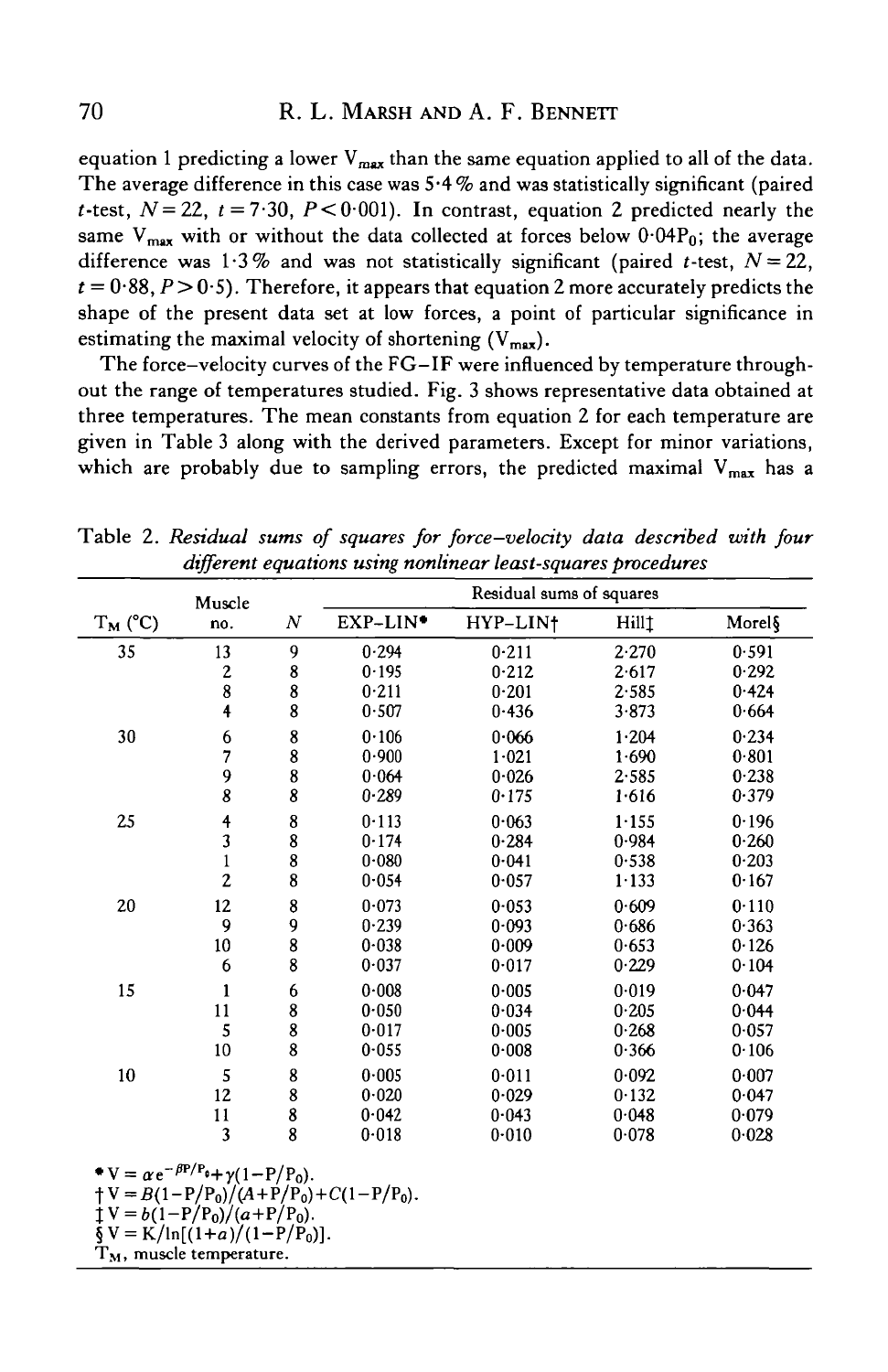

Fig. 2. Representative force-velocity relationship from the fast-twitch region of the ilio- fibularis muscle of the lizard *Sceloporus ocddentalis.* Data were obtained from a single muscle at 35 $^{\circ}$ C and fitted by nonlinear least squares to three equations:  $\_\_$  = equation 2 (HYP-LIN);  $\cdots$  = equation 1 (EXP-LIN); ---= Hill's characteristic equation. The residual sums of squares for these three equations fitted to the data shown were 0-201, 0-211 and 2-585, respectively. See Materials and Methods for a description of the alternative equations and the fitting procedure.



Fig. 3. Force-velocity data from the fast-twitch glycolytic region of the iliofibularis muscle of the lizard *Sceloporus ocddentalis* obtained from four muscles at each of three temperatures ( $\bullet$  = 35°C,  $\Delta$  = 25°C,  $\blacksquare$  = 15°C).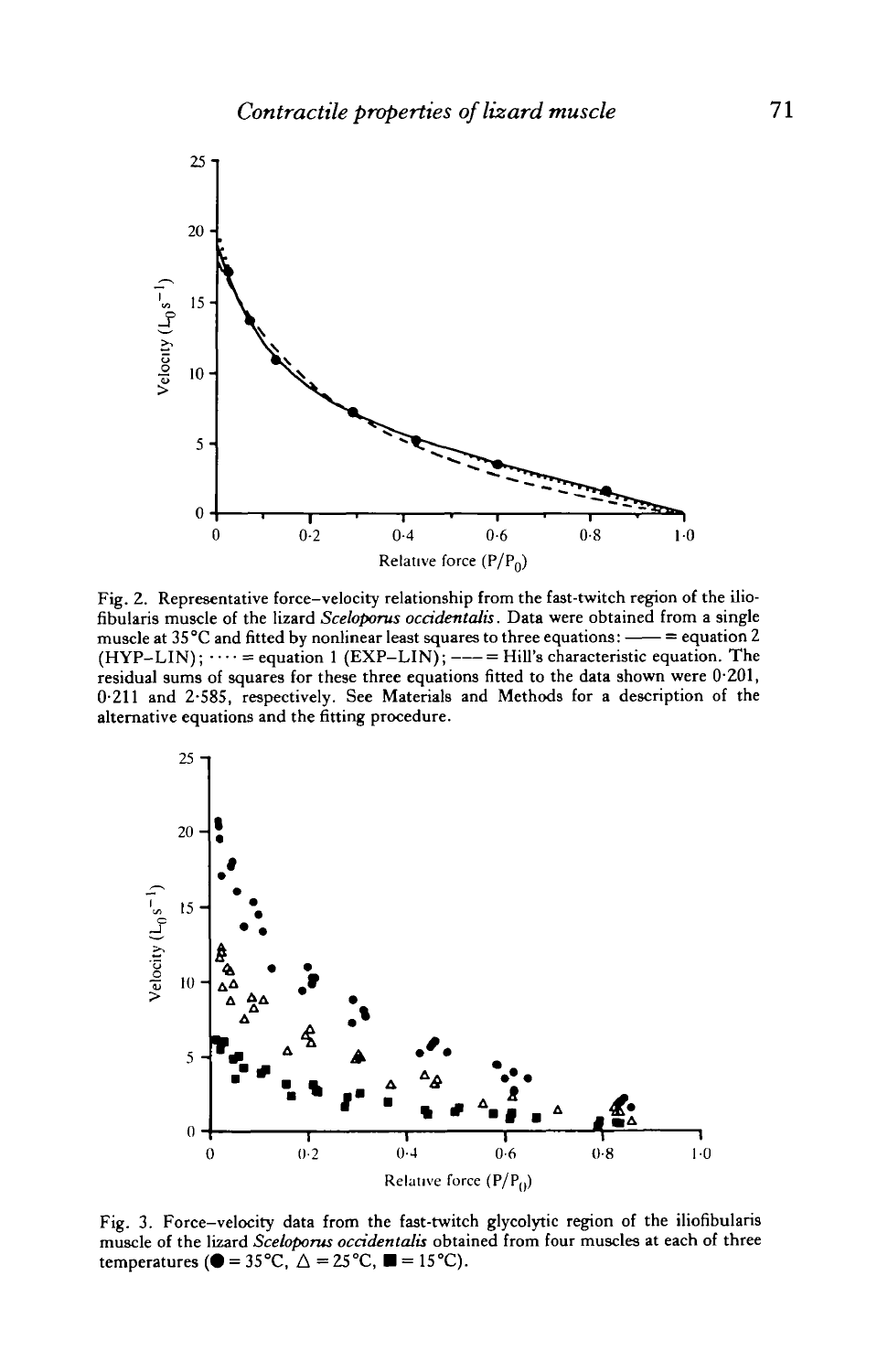constant thermal dependence  $(Q_{10} = 1.80)$  from 15 to 35 °C (Fig. 4). The shape of the force-velocity curve, as indicated by the power ratio  $\dot{W}_{max}/V_{max}P_0$  (see Discussion), is not influenced by temperature (Table 3).

#### DISCUSSION

## *Fitting force-velocity curves*

The alternative equations used in this study and in our previous paper on *Dipsosaurus* (Marsh & Bennett, 1985) offer a clear improvement over Hill's characteristic equation in the accuracy with which the fitted curves describe the force-velocity data (Fig. 2). Nevertheless, in the absence of a theoretical justification for these alternative equations, a natural conservatism may lead investigators to continue to use Hill's equation. However, we feel that the use of an accurate, empirically based description of force-velocity data has important consequences for our understanding of the function of skeletal muscle, particularly in the context of attempts to relate *in vitro* contractile properties to *in vivo* function.

A number of studies of vertebrate fast-twitch muscle have noted that at high relative forces the measured velocities are higher than those predicted from Hill's equation (Ritchie & Wilkie, 1958; Cecchi *et al.* 1978; Edman *et al.* 1976; Lännergren, 1978; Rome, 1983; Marsh & Bennett, 1985, and this study). The practice of truncating the high-force sections of the curve (see Fitts *et al.* 1980; Spector *et al.* 1980) makes it difficult to judge the frequency of this deviation among the various vertebrate muscles studied. However, sufficient data exist to indicate that it is a common, if not general, phenomenon. Greater velocity at high forces results in higher predicted power output. For example, the power output of *Sceloporus* FG-IF at  $0.8P_0$  is 39% higher than the value predicted by Hill's equation. Additionally, the relative force at which maximum power is produced is

| $T_M$ (°C) | A                 | $B(L_0s^{-1})$    | $C(L_0s^{-1})$  | $\rm V_{max}\ (L_0\,s^{-1})$ | $W_{\text{max}}/$<br>$V_{\text{max}}P_0$ |  |  |
|------------|-------------------|-------------------|-----------------|------------------------------|------------------------------------------|--|--|
| 35         | $0.113 \pm 0.010$ | $1.64 \pm 0.20$   | $7.52 \pm 0.36$ | $21.9 \pm 0.6$               | $0.118 \pm 0.002$                        |  |  |
| 30         | $0.116 \pm 0.016$ | $1.22 \pm 0.27$   | $5.26 \pm 0.29$ | $15.5 \pm 0.6$               | $0.119 \pm 0.003$                        |  |  |
| 25         | $0.116 \pm 0.012$ | $1.02 \pm 0.12$   | $4.21 \pm 0.48$ | $12.9 \pm 0.5$               | $0.114 \pm 0.007$                        |  |  |
| 20         | $0.104 \pm 0.022$ | $0.642 \pm 0.120$ | $3.15 \pm 0.19$ | $9.41 \pm 0.29$              | $0.114 \pm 0.005$                        |  |  |
| 15         | $0.098 \pm 0.007$ | $0.458 \pm 0.027$ | $2.12 \pm 0.18$ | $6.79 \pm 0.26$              | $0.107 \pm 0.003$                        |  |  |
| 10         | $0.131 \pm 0.034$ | $0.381 \pm 0.123$ | $1.19 \pm 0.28$ | $3.95 \pm 0.18$              | $0.114 \pm 0.005$                        |  |  |

Table 3. *Force-velocity relationships of the fast-twitch glycolytic region of the iliofibularis muscle of* Sceloporus occidentalis

Values presented are means  $\pm$  1 S.E.M. determined after data for four muscles at each temperature had been fitted to the equation:

$$
V = B(1 - P/P_0)/(A + P/P_0) + C(1 - P/P_0),
$$

where V is velocity in  $L_0 s^{-1}$  and P/P<sub>0</sub> is force expressed as a fraction of maximum isometric force.

The power ratio  $(\dot{W}_{max}/V_{max}P_0)$  is a measure of the degree of curvature of the force-velocity relationship (see Discussion).

 $T_M$ , muscle temperature; L<sub>0</sub>, muscle length; V<sub>max</sub>, maximum shortening velocity at zero force; W<sub>max</sub>, maximum power.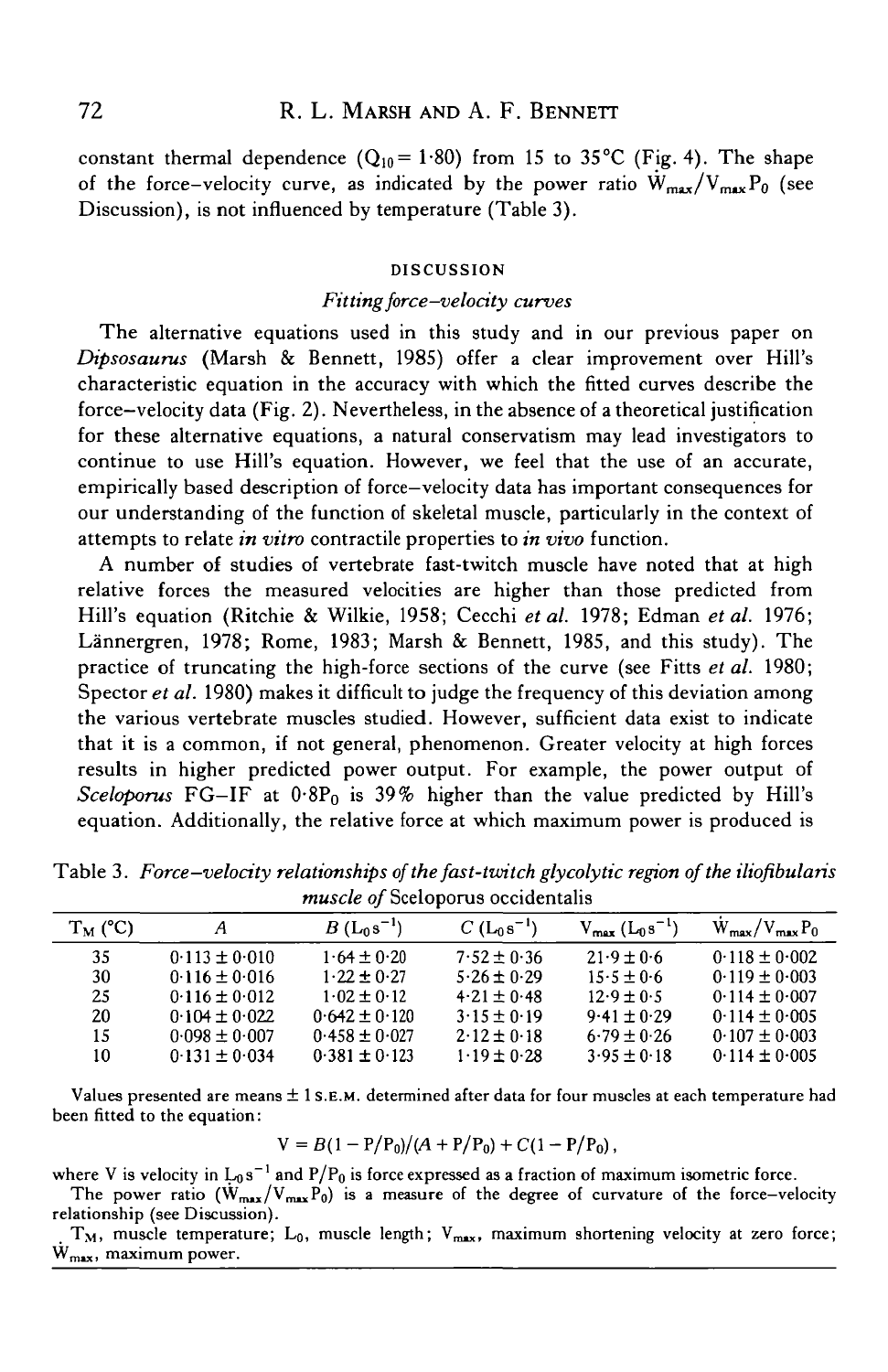

Fig. 4. Relationship between the maximum predicted velocity of shortening at zero force  $(V_{\text{max}})$  and muscle temperature of the fast-twitch glycolytic region of the iliofibularis muscle of the lizard *Sceloporus occidentalis.* Vertical scale is logarithmic. Lo is muscle length.

 $0.44P_0$  for this muscle compared to  $0.35P_0$  predicted by Hill's equation. Greater power output at high forces may be important to *in vivo* performance due to the high relative forces developed during terrestrial locomotion (Goslow *et al.* 1981).

In addition to the significance of accurate descriptions of force-velocity curves for analysing the functional adaptations of skeletal muscle, accurate empirically based curve-fitting may have an indirect effect on theoretical models of the contractile mechanism. One test of the adequacy of these models has been comparison with steady-state force—velocity curves (e.g. Eisenberg & Greene, 1980). Because of the common use of Hill's equation, it has been the standard of comparison in most cases. If, as appears to be the case, the force-velocity curves of many muscles do not follow Hill's equation precisely, it will be important to examine the extent of congruence between the actual contractile data and the curves derived from the models.

We do not intend to propose any particular equation as the most appropriate model for describing the force-velocity properties of all muscles. Instead, the conclusion we draw from the above analysis is that investigators should apply statistically justifiable procedures to fit an equation that accurately describes all of their data. We see no reason that force-velocity data should be an exception to this pragmatic principle applicable to all empirical data.

## *Describing the shape of force-velocity curves*

The shape of the force-velocity relationship has been of considerable interest to muscle physiologists. This interest is justifiable because the degree of curvature of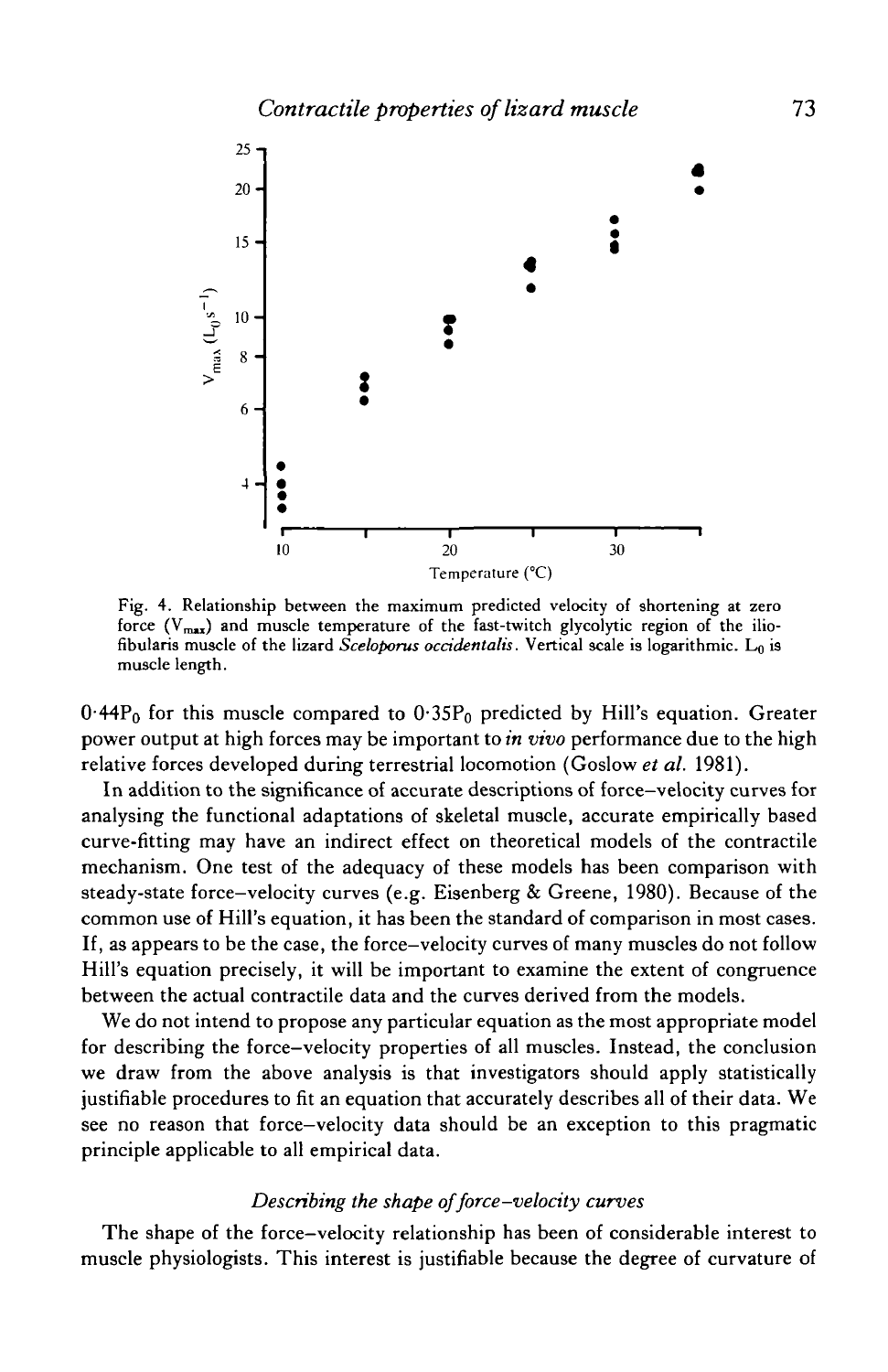this relationship has important consequences for the maximum mechanical power available from the muscle and has been found to be correlated with the efficiency of work output (Woledge, 1968). If Hill's characteristic equation is used to describe the data, the ratio  $a/P_0$ , provides a convenient way to compare the shapes of various curves independently of the absolute values of  $V_{max}$  and  $P_0$ . This ratio can be used because it uniquely describes the course of Hill's equation. The ratio loses its usefulness if additional constants are added to the equation, e.g. making  $P_0$  a fitted value (Edman *et al.* 1976).

Because force-velocity curves often deviate significantly from Hill's equation and because of the variability in the estimates of  $a/P_0$  (see below), an alternative to this ratio is needed for describing the curvature. Despite variations in the precise shape of the curve, all force-velocity curves measured to date are similar in that velocity decreases regularly with increasing force following a curve that is downwardly convex. To describe these curves it is desirable to have a dimensionless ratio which reflects the degree of curvature. The power ratio:

$$
\frac{W_{\text{max}}}{V_{\text{max}}P_0},
$$

where  $\dot{W}_{\text{max}}$  is the maximum power output defined by the curve of  $V\times P$  versus P, provides an alternative to  $a/P_0$  for this purpose. There are several advantages of this ratio compared to  $a/P_0$ . First, it can be calculated regardless of the equation used to fit the data, or even if the data are fitted by eye. Second, it accurately reflects the position of the curve at intermediate forces at which power is maximal. For example, the power ratios for the fast-glycolytic portions of the iliofibularis muscles of lizards (Marsh & Bennett, 1985, and this study) are  $\approx 0.11$ . Data on frog muscle (Hill, 1970) yield a power ratio of  $0.096$  and tortoise muscle, which is known for its great degree of curvature, has a value of 0-042 (Woledge, 1968). Third, it is subject to less variability in estimation than is  $a/P_0$ . At least some of the large variability reported in the values of *a/V0* from similar muscles (Hill, 1938; Julian & Sollins, 1973; Edman *et al.* 1976; Rome, 1983) is due to differences in the fitting procedures and does not represent true variation in the isotonic data among the various studies. For example, when the force—velocity data on single fibres obtained by Edman *et al.* (1976) are compared directly with similar information for whole muscles (Hill, 1970), the two sets of data are remarkably similar. However, the values of  $a/P<sub>0</sub>$  for the single fibre data range from  $0.177$  to  $0.290$  depending on how the data are fitted to Hill's equation and whether measured or estimated values of  $P_0$  are used in the ratio. The more conservative nature of estimates of the power ratio can be seen by re-examining the data on single fibres. A power ratio of  $0.100$  is calculated from the equation presented in Edman *et al.* (1976) that best fits the data. This value is very close to the ratio of 0-096 based on the whole muscle data of Hill (1970), and accurately reflects the similarity in the two sets of data. Power ratios calculated from data on single fibres (see table I in Edman *et al.* 1976) differ by less than 6% compared to the 60% variation in the values of  $a/P_0$ . The power ratio has an additional advantage in that it is readily and intuitively interpretable because it directly reflects one of the more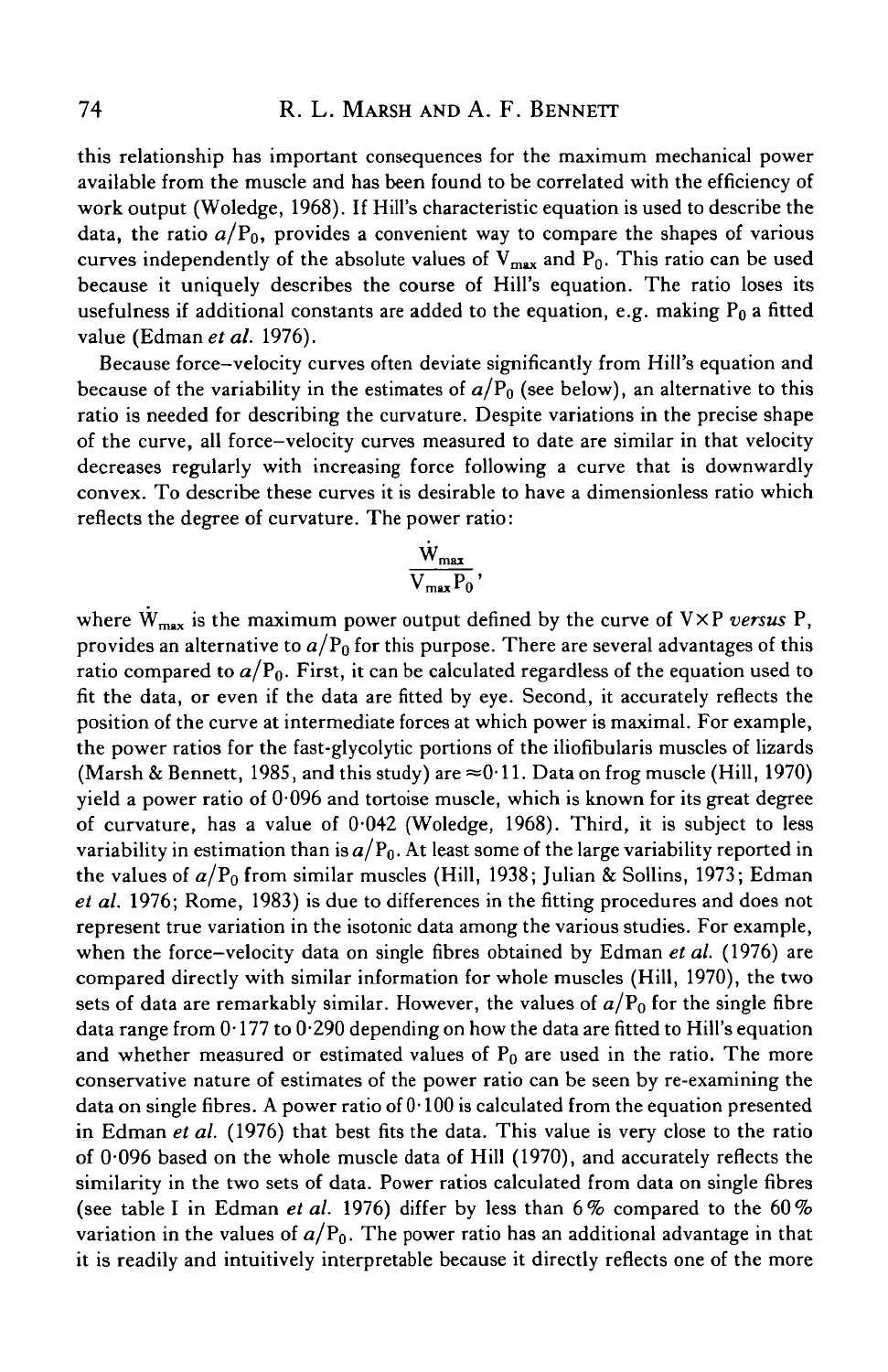important results of varying the curvature of the force—velocity relationship, i.e. the relative power output. The ratio has been calculated previously at least once in the context of comparing relative power outputs in frog and tortoise muscles (Woledge, 1968). To our knowledge, we are the first to suggest its general use as a description of the curvature of the force-velocity relationship.

## *Thermal effects on contractile properties*

The effects of temperature on the isometric contractile properties of the FG—IF of *Sceloporus* are similar to those described for the intact iliofibularis, which contains some tonic and fast-oxidative fibres (Putnam & Bennett, 1982). The  $Q_{10}$  values of the time to peak tension and the 50 *%* relaxation time in the twitch were greater than 1\*9 over the entire range of temperatures studied and were higher at temperatures below  $20^{\circ}$ C (Table 1; Fig. 1). As might be expected, the use of only the fast-glycolytic region resulted in somewhat faster twitches than in the earlier study by Putnam & Bennett. Marsh & Bennett (1985, 1986) have concluded that the high thermal dependence of the time course of twitch contractions in lizards may help determine the range of temperatures over which these animals have low thermal dependence of running performance.

The thermal dependence of shortening velocity of the FG—IF fibres of *Sceloporus* is also quite high,  $Q_{10} > 1.8$ . The  $Q_{10}$  is similar to that found for  $V_{\text{max}}$  of living or skinned fibres from the FG-IF of the lizard *Dipsosaurus* (Marsh & Bennett, 1981, 1985; Johnston & Gleeson, 1984). Similar thermal dependencies of isotonic shortening have also been found for mammalian muscles measured over the same temperature range (reviewed by Bennett, 1984). In the two lizard species we have studied, the major difference in thermal effects on their skeletal muscles is that *Sceloporus* FG fibres are not stable *in vitro* at 40 °C; whereas this temperature is optimal for *Dipsosaurus* FG fibres. This difference was noted previously for isometric properties (Putnam & Bennett, 1982) and correlates with differences in the preferred body temperatures and upper critical temperatures of the two species. Interestingly, despite the instability of its muscles *in vitro* at 40°C, *Sceloporus* tolerates this body temperature for several hours (Bennett & Gleeson, 1976) and performs well in burst runs (Bennett, 1980; Marsh & Bennett, 1986). This difference between *in vitro* and *in vivo* tolerance may relate to deleterious effects of maintaining fibre bundles at elevated temperatures *in vitro* without an intact blood supply (Essig, Segal & White, 1985).

*Sceloporus* muscle has a higher shortening velocity and faster twitch than does *Dipsosaurus* muscle measured at similar temperatures. This difference may be partially associated with differences in body mass between the two species. Lizards have been shown to have an inverse relationship between body mass and contractile speed  $(R, L, \text{Marsh}, H, B, \text{John-Alder} \& A, F. \text{ Bennett},$  unpublished data); a similar relationship has been noted for several species of mammals (Close, 1972). However, an alternative explanation is an adaptive shift in the thermal dependence of muscle function, tending to equalize performance interspecifically at naturally experienced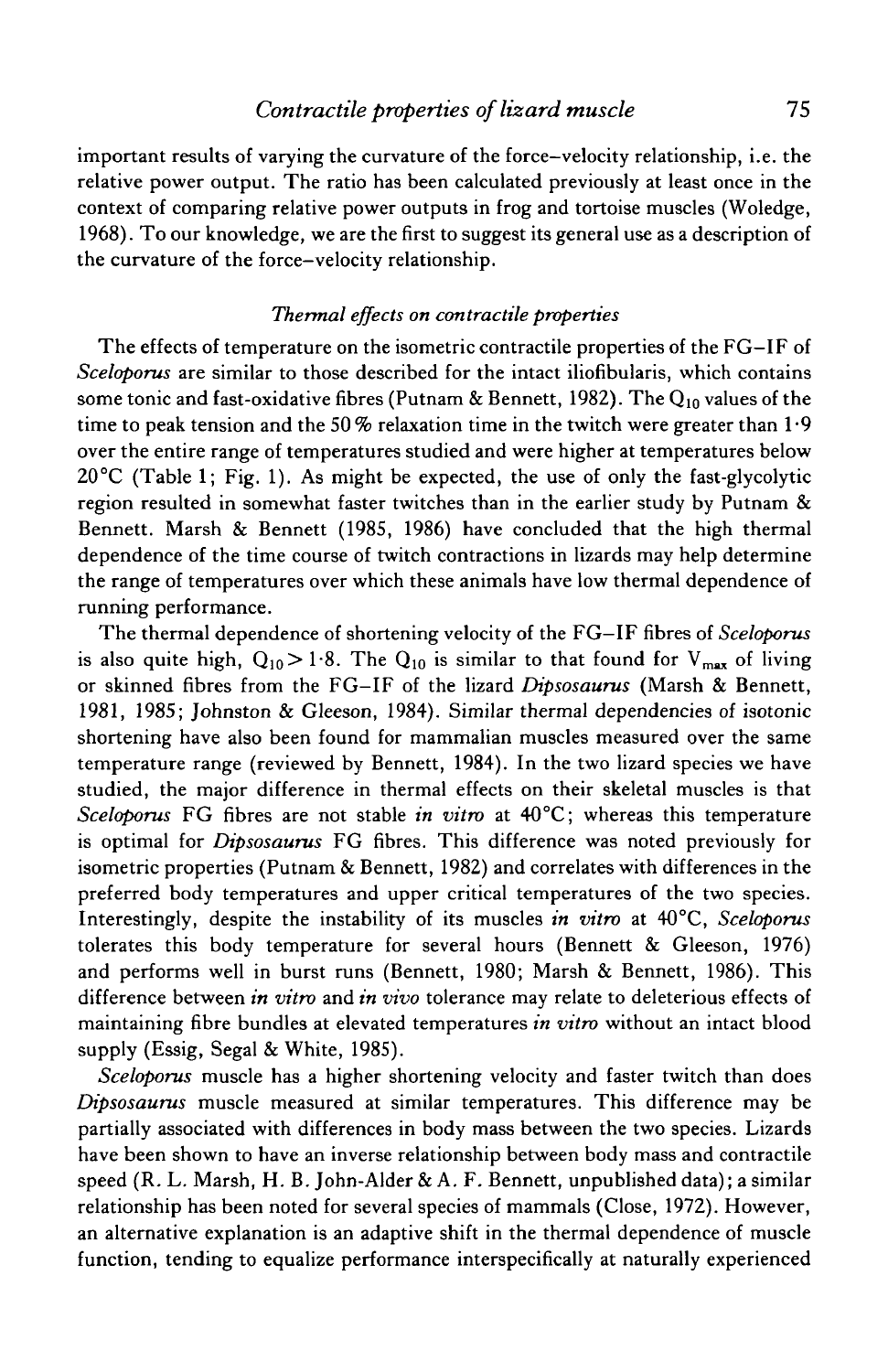body temperatures. Partial adaptations of this type have been found in closely related genera of scincid lizards (H. B. John-Alder & A. F. Bennett, unpublished data).

We thank H. B. John-Alder for assistance in the measurement of contractile properties. This study was supported by NSF grants PCM-8102331 and DCB-8502218 and NIH grant K04 AM00351 to AFB and NSF grant DCB-8409585 to RLM.

#### REFERENCES

- ALLEN, P. D. & STAINSBY, W. N. (1973). A 5 parameter curve: the best fit for the force velocity relationship of *in situ* dog skeletal muscle. *Physiologist* **16,** 252.
- BENNETT, A. F. (1980). The thermal dependence of lizard behavior. *Anim. Behav.* **28,** 752-762.
- BENNETT, A. F. (1984). Thermal dependence of muscle function. *Am. J. Physiol.* **247,** R217-R229.
- BENNETT, A. F. (1985). Temperature and muscle. J. *exp. Biol.* **115,** 333-344.
- BENNETT, A. F. & GLEESON, T. T. (1976). Activity metabolism in the lizard *Sceloporus occidentalis. Physiol. Zool.* **49,** 65-76.
- BINKHORST, R. A., HOOFD, L. & VISSERS, A. C. A. (1977). Temperature and force-velocity relationship of human muscles. *J. appl. Physiol.* **42,** 471-475.
- CECCHI, G., COLOMO, F. & LOMBARDI, V. (1978). Force-velocity relation in normal and nitratetreated frog single muscle fibres during rise of tension in an isometric tetanus. *J. Physiol., Land.* **285,** 257-273.
- CHRISTIAN, K. A. & TRACY, C. R. (1981). The effect of thermal environment on the ability of hatching Galapagos land iguanas to avoid predation during dispersal. *Oecologia* **49,** 218-223.
- CLOSE, R. I. (1972). Dynamic properties of mammalian skeletal muscles. *Physiol. Rev.* **52,** 129-197.
- CLOSE, R. I. & LUFF, A. R. (1974). Dynamic properties of inferior rectus muscle of the rat. *J. Physiol., Lond.* **236,** 250-270.
- DAWSON, W. R. (1975). On the physiological significance of preferred body temperatures of reptiles. In *Perspectives of Biophysical Ecology* (ed. D. M. Gates & R. B. Schmerl), pp. 433-473. New York: Springer-Verlag.
- DRAPER, N. R. & SMITH, H. (1981). *Applied Regression Analysis*, 2nd edn. New York: Wiley.
- EDMAN, K. A. P., MUUERI, L. A. & SCUBON-MUUERI, B. (1976). Non-hyperbolic force-velocity relationship in single muscle fibres. *Acta physiol. scand.* **98,** 143-156.
- EISENBERG, E. & GREENE, L. E. (1980). The relation of muscle biochemistry to muscle physiology. A. *Rev. Physiol.* **42,** 293-309.
- EISENBERG, E. & HILL, T. L. (1985). Muscle contraction and free energy transduction in biological systems. *Science* **227,** 999-1006.
- EssiG, D. A., SEGAL, S. S. & WHITE, T. P. (1985). Skeletal muscle protein synthesis and degradation *in vitro:* effects of temperature. *Ant.J. Physiol.* **249,** C464—C470.
- Frrrs, R. H., WINDER, W. W., BROOKE, M. H., KAISER, K. K. & HOLLOSZY, J. O. (1980). Contractile, biochemical, and histochemical properties of thyrotoxic rat soleus muscle. *Am. J. Physiol.* **238,** C15-C20.
- GLEESON, T. T., PUTMAN, R. W. & BENNETT, A. F. (1980). Histochemical, enzymatic and contractile properties of skeletal muscle fibers in the lizard *Dipsosaurus dorsalis. J. exp. Zool.* **214,** 293-302.
- GOSLOW, G. E., JR, SEEHERMAN, H. J., TAYLOR, C. R., MCCUTCHTN, M. N. & HEGLUND, N. C. (1981). Electrical activity and relative length changes of dog limb muscles as a function of speed and gait. J. *exp. Biol.* **94,** 15-42.
- HERTZ, P. E., HUEY, R. B. & NEVO, E. (1982). Fight versus flight: body temperature influences defensive responses of lizards. *Anim. Behav.* 30, 676-679.
- HERTZ, P. E., HUEY, R. B. & NEVO, E. (1983). Homage to Santa Anita: thermal sensitivity of sprint speed in agamid lizards. *Evolution* **37,** 1075-1084.